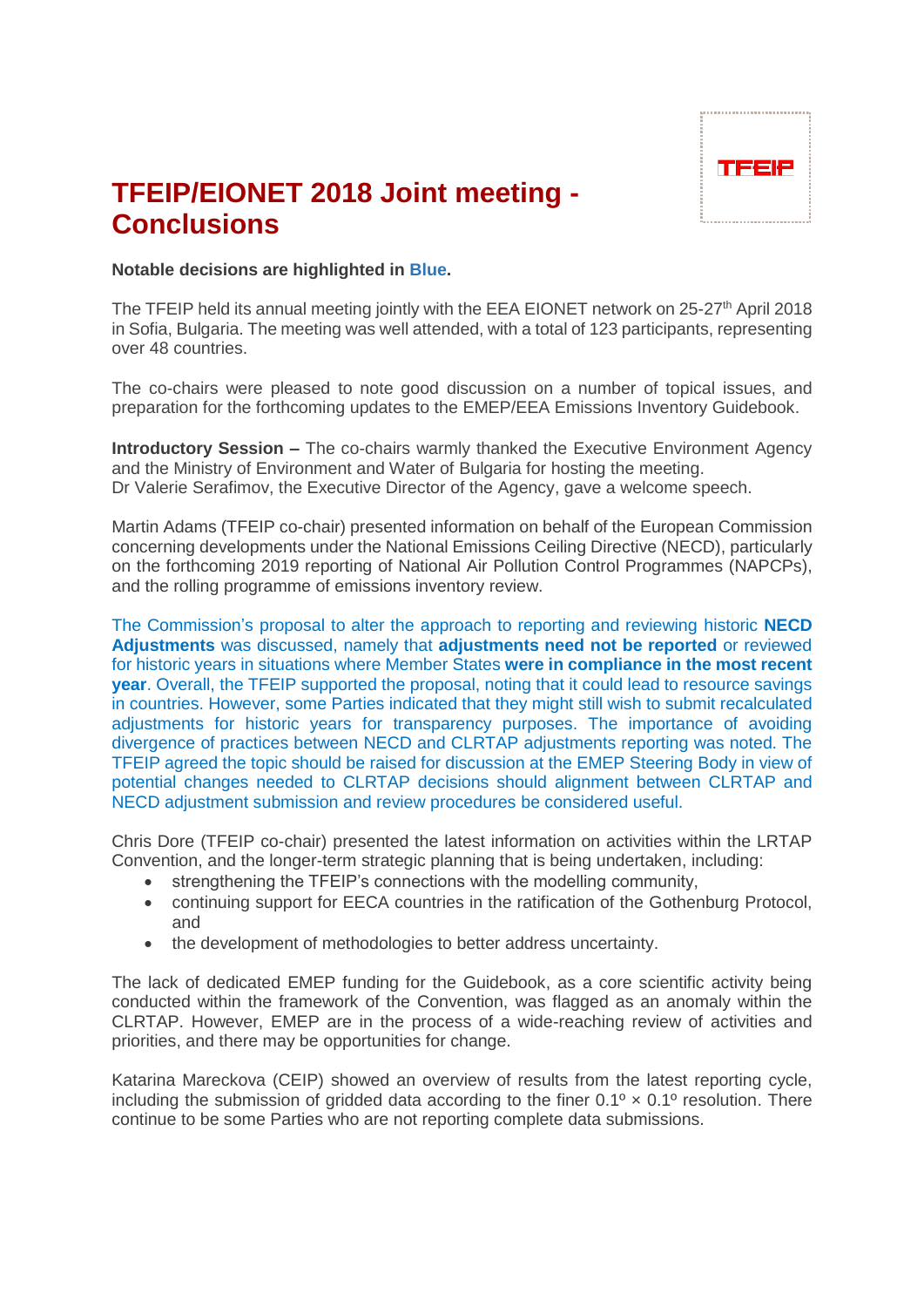Tomoyuki Aizawa showed an overview of current UNFCCC activities, including the extensive resources that are available for greenhouse gas inventory review and the development of supporting tools.

Katarina Mareckova presented a draft proposal of an updated Annex I reporting template. The main initial discussion points were:

- **Excel** remains the preferred platform for the time being, mainly due to issues pertaining to resources, transparency and different abilities of countries to report using other systems. It was noted that there was interest in emissions reporting tools, and open source technologies could provide the basis of a viable option for future reporting.
- There was strong support for a generic template that can be used by EU Members States for **reporting under both CLRTAP and the NECD**, but without including national totals that specified CLRTAP or NECD.
- It was agreed that including emissions on a **fuel used basis** for road transport at the NFR level was an important revision, but that this might be included below the main Annex I table(as the main table is reserved for obligatory reporting) or reported in a separately submitted Annex I table.
- The proposed addition of voluntary reporting of **emissions by fuel type** was not supported.
- Whether the columns should represent years or pollutants was discussed, but there was no strong support for change. Both proposals have their respective benefits, from trend analysis to the identification of missing pollutants.

The TFEIP agreed to **form an ad hoc group** to refine the current draft Annex I template on behalf of the TFEIP, and report back progress by 1<sup>st</sup> August (ahead of the EMEP Steering Body Meeting). An invitation to participate will be sent to countries.

The TFEIP also requested that the EMEP Steering Body provide funding to support a future project that will develop and deliver **emissions reporting software/tool**. Such a tool might for example take advantage of new developments in information technology to help reduce the reporting burden for countries and the subsequent data handling and QA/QC procedures currently performed by CEIP.

The TFEIP Co-chairs presented the current programme of work and timetable for updating the EMEP/EEA Emissions Inventory Guidebook, which will update a number of selected chapters in time for endorsement at TFEIP2019. A strong request was made to TFEIP members to consider supporting the Guidebook update via contributions of working time over the coming months. Anyone able to provide time to assist with the update is kindly asked to contact one of the Chairs.

**New Science and Inventory Developments** - The following presentations were given:

- The Emissions Inventory of Turkey (Turkey)
- Recent developments in the UK inventory programme (UK)
- POPs & HM emission results for vehicles Nordic study (VTT)
- EU initiative supporting action on BC in the Arctic (IIASA/CEIP)

## **Expert Panels -**

**Projections Expert Panel** - The Projections Expert Panel met in plenary. The following presentations were given:

- The EEA National Air Pollution Control Programme reporting tool for reporting of selected information on policies and measures under the NECD (EEA)
- Compiling emission projections in Wallonia & Belgium (Belgium)
- Compiling emission projections in Croatia & preparing for the initial NAPCP (Croatia)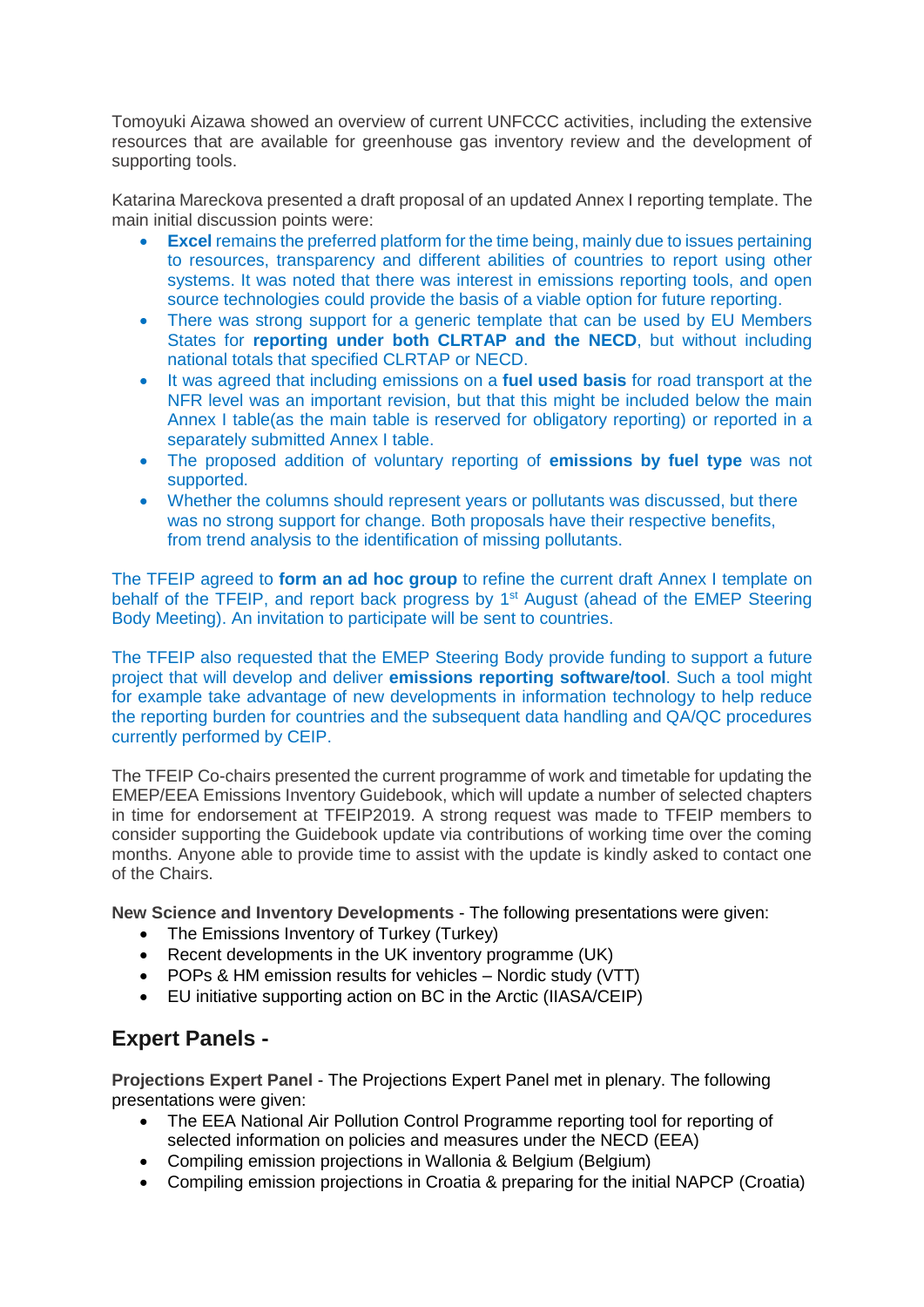**Combustion & Industry** - The following presentations were given:

- PM emissions from quarries (CITEPA)
- New PM10 EF for handling of dry bulk agricultural products (RIVM)
- Web-based gridding tool, module for emissions distribution from residential sector (Co-Chair on behalf of JRC)
- BC emission measurement campaign in chimneys (CITEPA)
- Further possible updates of the small combustion chapters (TNO)

The **inclusion/exclusion of the condensables component** from small-scale combustion was discussed. The advantage of inclusion of the condensable component for the users was acknowledged and agreed, however it was found that in practice there are some difficult issues to overcome i.e. estimating EFs that include condensables for earlier years and deciding on the use of country specific EFs that are filterable only.

Support for updates to the EMEP/EEA Guidebook were requested.

**Transport** - The following presentations were given:

- Marine emissions: Regulatory developments & EFs (ETC)
- UK Shipping emissions inventory (UK)
- Nordic programme on developing emission inventories especially POPs and HMs (VTT)
- New developments on road transport chapter (ETC)
- Recent emission factor and regulatory developments for GHG and air pollutant emissions in road transport (JRC)
- Feedback from the training on Emissions distribution methodology and introduction to EDGAR WEB-based gridding tool (JRC)

The new guidebook chapter for the aviation sector was discussed, and there remain some issues regarding missing aircraft types. It was agreed that road transport emission factors from the earlier Nordic study presented as part of the New Science and Inventory developments session should be incorporated into Guidebook update activities, alongside other emission factors for motorcycles, electrified vehicles, and non-exhaust PM. The allocation of emissions from combustion of engine lube oil was discussed, and it was proposed to allocate the emissions from 4-stroke engines from road transport, to NFR 2G (other product use: Use of Lubricants). This ensures alignment with the approach taken for GHG inventories, and will require a change to be included to the NFR reporting template as part of its planned update, and corresponding guidance in the EMEP/EEA Guidebook.

**Agriculture & Nature** - Analysis of measurement data for fertilisers and manures find unexplainable differences between studies, suggesting a need for standardisation of meaurement methods

Revisions are planned for the following Guidebook chapters: **3B Manure Management, 3D Agricultural Soils and 5B2 Biogas Production**. These will take IPCC refinements into consideration, and a calculation tool will also be developed.

Progress has been made on developing the methodology for estimating emissions from 5B2 (biogas production) and **linking of N flows** to 3B (manure management) and 3D (emissions from soil).

A workshop is needed on direct NH3 emissions from crops to find consensus before a methodology can be proposed for the Guidebook.